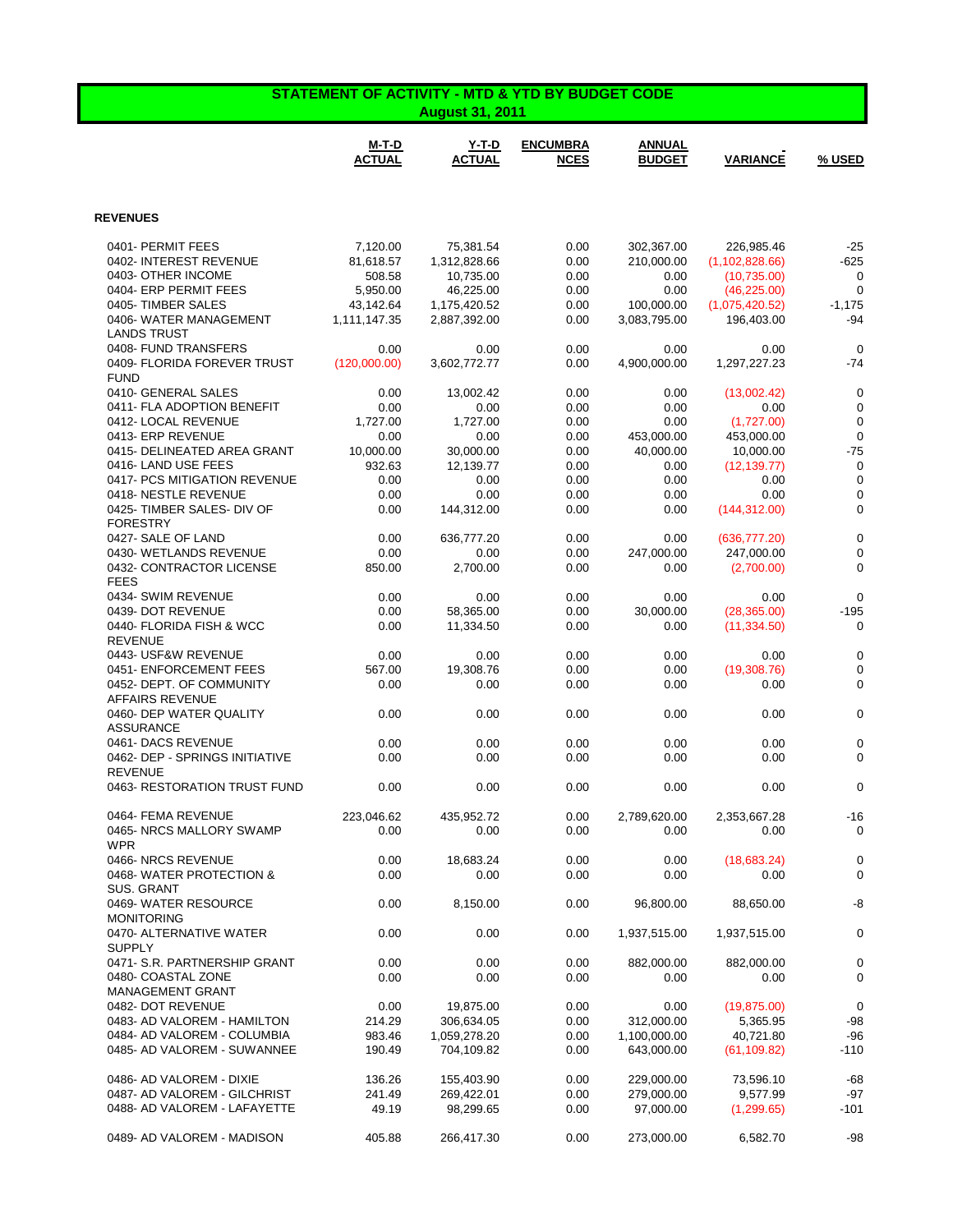## **STATEMENT OF ACTIVITY - MTD & YTD BY BUDGET CODE August 31, 2011**

|                              | M-T-D<br><b>ACTUAL</b> | Y-T-D<br><b>ACTUAL</b> | <b>ENCUMBRA</b><br><b>NCES</b> | <b>ANNUAL</b><br><b>BUDGET</b> | <b>VARIANCE</b> | % USED   |
|------------------------------|------------------------|------------------------|--------------------------------|--------------------------------|-----------------|----------|
| 0490- AD VALOREM - TAYLOR    | 1.570.16               | 541,894.18             | 0.00                           | 551,000.00                     | 9.105.82        | $-98$    |
| 0491- AD VALOREM - UNION     | 0.00                   | 99.571.53              | 0.00                           | 100.000.00                     | 428.47          | $-100$   |
| 0492- AD VALOREM - ALACHUA   | 0.00                   | 1.456.663.90           | 0.00                           | 1.488.000.00                   | 31,336.10       | -98      |
| 0493- AD VALOREM - BAKER     | 0.00                   | 5.474.60               | 0.00                           | 5.000.00                       | (474.60)        | $-109$   |
| 0494- AD VALOREM - BRADFORD  | 98.61                  | 339.846.22             | 0.00                           | 348,000.00                     | 8.153.78        | -98      |
| 0495- AD VALOREM - JEFFERSON | 0.00                   | 65.238.25              | 0.00                           | 67,000.00                      | 1.761.75        | $-97$    |
| 0496- AD VALOREM - LEVY      | 0.00                   | 385.464.80             | 0.00                           | 404.000.00                     | 18.535.20       | $-95$    |
| 0497- AD VALOREM - PUTNAM    | 0.00                   | 3.095.23               | 0.00                           | 4.000.00                       | 904.77          | $-77$    |
| 0499- GREENVILLE STORMWATER  | 0.00                   | 0.00                   | 0.00                           | 35.542.442.00                  | 35.542.442.00   | $\Omega$ |
| <b>TOTAL REVENUES</b>        | 1.370.500.22           | 16.279.896.74          | 0.00                           | 56.514.539.00                  | 40.234.642.26   | $-29$    |

EXPENSES

## **SALARIES AND BENEFITS**

| <b>TOTAL OTHER PERSONAL</b>             | 562,320.02 | 3,975,225.37 | (102, 380.25) | 17,202,673.00 | 13,329,827.88 | 23 |
|-----------------------------------------|------------|--------------|---------------|---------------|---------------|----|
| <b>SERVICES</b>                         |            |              |               |               |               |    |
| 2586- CONTRACTUAL                       | 548,111.55 | 3,676,626.89 | (102, 380.25) | 16,391,154.00 | 12,816,907.36 | 22 |
| 2585- AUDIT FEES                        | 0.00       | 34,000.00    | 0.00          | 41,500.00     | 7,500.00      | 82 |
| 2580-LEGAL SERVICES                     | 9.245.78   | 197,566.75   | 0.00          | 330,019.00    | 132,452.25    | 60 |
| 2579- TAX COLLECTOR FEES                | 0.00       | 0.00         | 0.00          | 125,000.00    | 125,000.00    | 0  |
| 2564- PROPERTY APPRAISER<br><b>FEES</b> | 0.00       | 0.00         | 0.00          | 210.000.00    | 210.000.00    | 0  |
|                                         | 4,962.69   | 67,031.73    | 0.00          | 105,000.00    | 37,968.27     | 64 |
| 2540- OTHER PERSONAL<br><b>SERVICES</b> |            |              |               |               |               |    |
| <b>OTHER PERSONAL SERVICES</b>          |            |              |               |               |               |    |
| <b>BENEFITS</b>                         |            |              |               |               |               |    |
| <b>TOTAL SALARIES AND</b>               | 394,230.77 | 4,988,876.30 | 0.00          | 5,731,456.00  | 742,579.70    | 87 |
| 1525- SOCIAL SECURITY                   | 22,542.90  | 280,104.62   | 0.00          | 343,887.36    | 63,782.74     | 81 |
| 1521- RETIREMENT                        | 17.500.71  | 412,630.30   | 0.00          | 687,774.72    | 275,144.42    | 60 |
| <b>1520- GROUP INSURANCE</b>            | 48,905.34  | 564,449.10   | 0.00          | 573,145.60    | 8,696.50      | 98 |
| 1516- SALARIES                          | 305,281.82 | 3,731,692.28 | 0.00          | 4,126,648.32  | 394,956.04    | 90 |

## **EXPENSES**

| 3550- HAMILTON  | 0.00     | 12,336.91 | 0.00 | 0.00 | (12, 336.91)  | 0 |
|-----------------|----------|-----------|------|------|---------------|---|
| 3551- COLUMBIA  | 0.00     | 26,754.17 | 0.00 | 0.00 | (26, 754, 17) |   |
| 3552- SUWANNEE  | 0.00     | 21,828.00 | 0.00 | 0.00 | (21,828.00)   |   |
| 3553- DIXIE     | 0.00     | 18,038.16 | 0.00 | 0.00 | (18,038.16)   |   |
| 3554- GILCHRIST | 0.00     | 8,893.70  | 0.00 | 0.00 | (8,893.70)    |   |
| 3555-LAFAYETTE  | 0.00     | 2,548.60  | 0.00 | 0.00 | (2,548.60)    |   |
| 3556- MADISON   | 0.00     | 20,496.50 | 0.00 | 0.00 | (20, 496.50)  |   |
| 3557- TAYLOR    | 0.00     | 17,969.00 | 0.00 | 0.00 | (17,969.00)   |   |
| 3558- UNION     | 0.00     | 7,325.40  | 0.00 | 0.00 | (7,325.40)    |   |
| 3559- ALACHUA   | 0.00     | 21,392.00 | 0.00 | 0.00 | (21, 392.00)  |   |
| 3560- BAKER     | 0.00     | 216.10    | 0.00 | 0.00 | (216.10)      |   |
| 3561- BRADFORD  | 0.00     | 9,546.22  | 0.00 | 0.00 | (9,546.22)    |   |
| 3562- JEFFERSON | 0.00     | 5,452.70  | 0.00 | 0.00 | (5,452.70)    |   |
| 3563-LEVY       | 0.00     | 11,452.84 | 0.00 | 0.00 | (11, 452.84)  |   |
| 3564- PUTNAM    | 0.00     | 78.82     | 0.00 | 0.00 | (78.82)       |   |
| 3565- HAMITON   | 4.29     | 6,399.16  | 0.00 | 0.00 | (6,399.16)    |   |
| 3566- COLUMBIA  | (219.77) | 16,668.89 | 0.00 | 0.00 | (16,668.89)   |   |
| 3567- SUWANNEE  | 3.81     | 14,936.98 | 0.00 | 0.00 | (14,936.98)   |   |
| 3568- DIXIE     | 4.09     | 4,657.63  | 0.00 | 0.00 | (4,657.63)    |   |
| 3569- GILCHRIST | 0.00     | 7,188.42  | 0.00 | 0.00 | (7, 188.42)   |   |
| 3572- TAYLOR    | 26.87    | 16,031.95 | 0.00 | 0.00 | (16,031.95)   |   |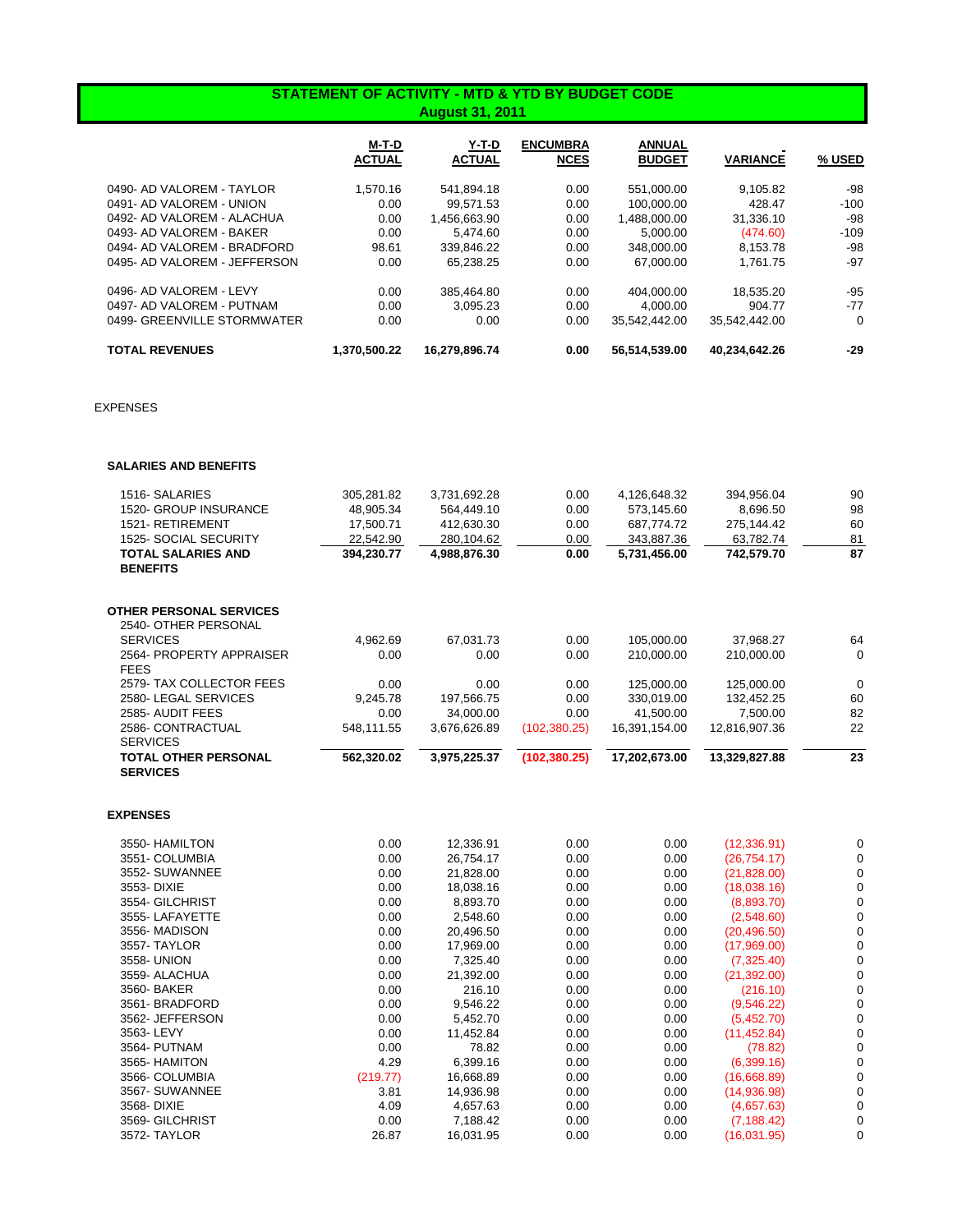## **STATEMENT OF ACTIVITY - MTD & YTD BY BUDGET CODE August 31, 2011**

|                                            | M-T-D<br><b>ACTUAL</b> | Y-T-D<br><b>ACTUAL</b> | <b>ENCUMBRA</b><br><b>NCES</b> | ANNUAL<br><b>BUDGET</b> | <b>VARIANCE</b> | % USED      |
|--------------------------------------------|------------------------|------------------------|--------------------------------|-------------------------|-----------------|-------------|
| 3574- ALACHUA                              | 4.19                   | 29,139.29              | 0.00                           | 0.00                    | (29, 139.29)    | $\mathbf 0$ |
| 3575- BAKER                                | 0.00                   | 152.72                 | 0.00                           | 0.00                    | (152.72)        | $\mathbf 0$ |
| 3576- BRADFORD                             | 0.00                   | 6,589.07               | 0.00                           | 0.00                    | (6,589.07)      | 0           |
| 3577- JEFFERSON                            | 0.00                   | 1,957.10               | 0.00                           | 0.00                    | (1,957.10)      | $\mathbf 0$ |
| 3578-LEVY                                  | 0.00                   | 52.37                  | 0.00                           | 0.00                    | (52.37)         | $\mathbf 0$ |
| 3579- PUTNAM                               | 0.00                   | 146.61                 | 0.00                           | 0.00                    | (146.61)        | $\mathbf 0$ |
| 3590- PAYMENT IN LIEU OF<br><b>TAXES</b>   | 0.00                   | 366,154.91             | 0.00                           | 360,000.00              | (6, 154.91)     | 102         |
| 3605- PRINTING                             | 2,360.84               | 18,410.40              | 487.10                         | 58,200.00               | 39,302.50       | 32          |
| 3606- PUBLICATION OF<br><b>NOTICES</b>     | 72.37                  | 7,773.14               | 0.00                           | 30,980.00               | 23,206.86       | 25          |
| 3607- POSTAGE                              | 113.21                 | 10,334.27              | 0.00                           | 30,000.00               | 19,665.73       | 34          |
| 3621-MEETINGS                              | 0.00                   | 1,034.61               | 0.00                           | 5,200.00                | 4,165.39        | 20          |
| 3622- REGISTRATIONS &<br><b>TRAINING</b>   | 3,207.68               | 52,011.24              | 0.00                           | 77,765.00               | 25,753.76       | 67          |
| 3626- TRAVEL EXPENSES                      | 8,315.76               | 45,340.72              | 0.00                           | 86,920.00               | 41,579.28       | 52          |
| 3627- UTILITIES                            | 5,990.40               | 59,168.74              | 0.00                           | 103,000.00              | 43,831.26       | 57          |
| 3628- COMMUNICATIONS                       | 10,464.93              | 117,364.87             | 0.00                           | 155,000.00              | 37,635.13       | 76          |
| 3629- FACILITIES<br><b>MAINTENANCE</b>     | 2,713.39               | 38,428.05              | 0.00                           | 82,000.00               | 43,571.95       | 47          |
| 3630- VEHICLE MAINTENANCE                  | 3,782.33               | 27,445.34              | 0.00                           | 40,000.00               | 12,554.66       | 69          |
| 3631- EQUIPMENT<br><b>MAINTENANCE</b>      | 1,721.23               | 12,067.53              | 0.00                           | 37,400.00               | 25,332.47       | 32          |
| 3650- PROMOTIONS                           | 937.02                 | 12,217.91              | 17.85                          | 15,000.00               | 2,764.24        | 82          |
| 3690- OTHER CONTRACTUAL<br><b>SERVICES</b> | 352.64                 | 2,545.52               | 0.00                           | 7,100.00                | 4,554.48        | 36          |
| 3701- FIELD SUPPLIES                       | 14,659.03              | 172,947.78             | 12,615.42                      | 249,450.00              | 63,886.80       | 74          |
| 3702- OFFICE SUPPLIES                      | 3,621.87               | 35,437.98              | 0.00                           | 53,000.00               | 17,562.02       | 67          |
| 3703- COMPUTER SUPPLIES                    | 386.90                 | 22,568.62              | 4,315.00                       | 31,100.00               | 4,216.38        | 86          |
| 3704- FUEL & LUBRICANTS                    | 8,816.93               | 80,320.50              | 0.00                           | 100,000.00              | 19,679.50       | 80          |
| 3705- MAPS & AERIALS                       | 0.00                   | 12.00                  | 0.00                           | 3,000.00                | 2,988.00        | 0           |
| 3706- BOOKS & DOCUMENTS                    | 326.97                 | 4,727.41               | 0.00                           | 13,980.00               | 9,252.59        | 34          |
| 3715- PHOTOGRAPHIC<br><b>SUPPLIES</b>      | 596.25                 | 883.76                 | 0.00                           | 2,700.00                | 1,816.24        | 33          |
| 3740- OFFICE SUPPORT<br><b>EQUIPMENT</b>   | 0.00                   | 13,941.43              | 0.00                           | 17,100.00               | 3,158.57        | 82          |
| 3790- OTHER COMMODITIES                    | 0.00                   | 0.00                   | 0.00                           | 5,900.00                | 5,900.00        | $\mathbf 0$ |
| 3801- COMPUTER SOFTWARE                    | 1,035.22               | 11,247.79              | 0.00                           | 91,570.00               | 80,322.21       | 12          |
| 3802- EQUIPMENT RENTAL                     | 3,809.34               | 37,220.07              | 0.00                           | 64,250.00               | 27,029.93       | 58          |
| 3804-WORKERS<br><b>COMPENSATION</b>        | 0.00                   | 13,032.00              | 0.00                           | 30,000.00               | 16,968.00       | 43          |
| 3805- PROPERTY & CASUALITY<br>INS.         | 0.00                   | 53,372.00              | 0.00                           | 71,000.00               | 17,628.00       | 75          |
| 3809- FEES & PERMITS                       | 0.00                   | 7,550.50               | 0.00                           | 8,800.00                | 1,249.50        | 86          |
| <b>TOTAL EXPENSES</b>                      | 73,107.79              | 1,511,808.40           | 17,435.37                      | 1,830,415.00            | 301,171.23      | 84          |
| OPERATING CAPITAL OUTLAY                   |                        |                        |                                |                         |                 |             |
| 4903- OFFICE EQUIPMENT                     | 0.00                   | 0.00                   | 0.00                           | 21,500.00               | 21,500.00       | 0           |
| 4905- MOBILE EQUIPMENT                     | 0.00                   | 2,271.95               | 0.00                           | 24,000.00               | 21,728.05       | 9           |
| 4906- COMPUTER EQUIPMENT                   | 5,919.27               | 111,911.08             | 4,334.49                       | 147,000.00              | 30,754.43       | 79          |
| 4907- FIELD EQUIPMENT                      | 7,010.00               | 16,871.40              | 2,690.00                       | 53,000.00               | 33,438.60       | 37          |
| <b>TOTAL CAPITAL OUTLAY</b>                | 12,929.27              | 131,054.43             | 7,024.49                       | 245,500.00              | 107,421.08      | 56          |
| FIXED CAPITAL OUTLAY                       |                        |                        |                                |                         |                 |             |
| 5920- ACQUISITION                          | 1,975,184.69           | 3,320,309.84           | 0.00                           | 11,570,000.00           | 8,249,690.16    | 29          |
| 5921- CAPITAL EASEMENTS                    | 0.00                   | 267,643.50             | 0.00                           | 0.00                    | (267, 643.50)   | 0           |
| 5922- CONSTRUCTION                         | 0.00                   | 32,996.22              | 0.00                           | 0.00                    | (32,996.22)     | $\mathbf 0$ |
| 5924- LAND IMPROVEMENTS                    | 30,776.64              | 691,993.18             | (3,735.74)                     | 2,620,375.00            | 1,932,117.56    | <b>26</b>   |
| TOTAL FIXED CAPITAL OUTLAY                 | 2,005,961.33           | 4,312,942.74           | (3,735.74)                     | 14,190,375.00           | 9,881,168.00    | 30          |